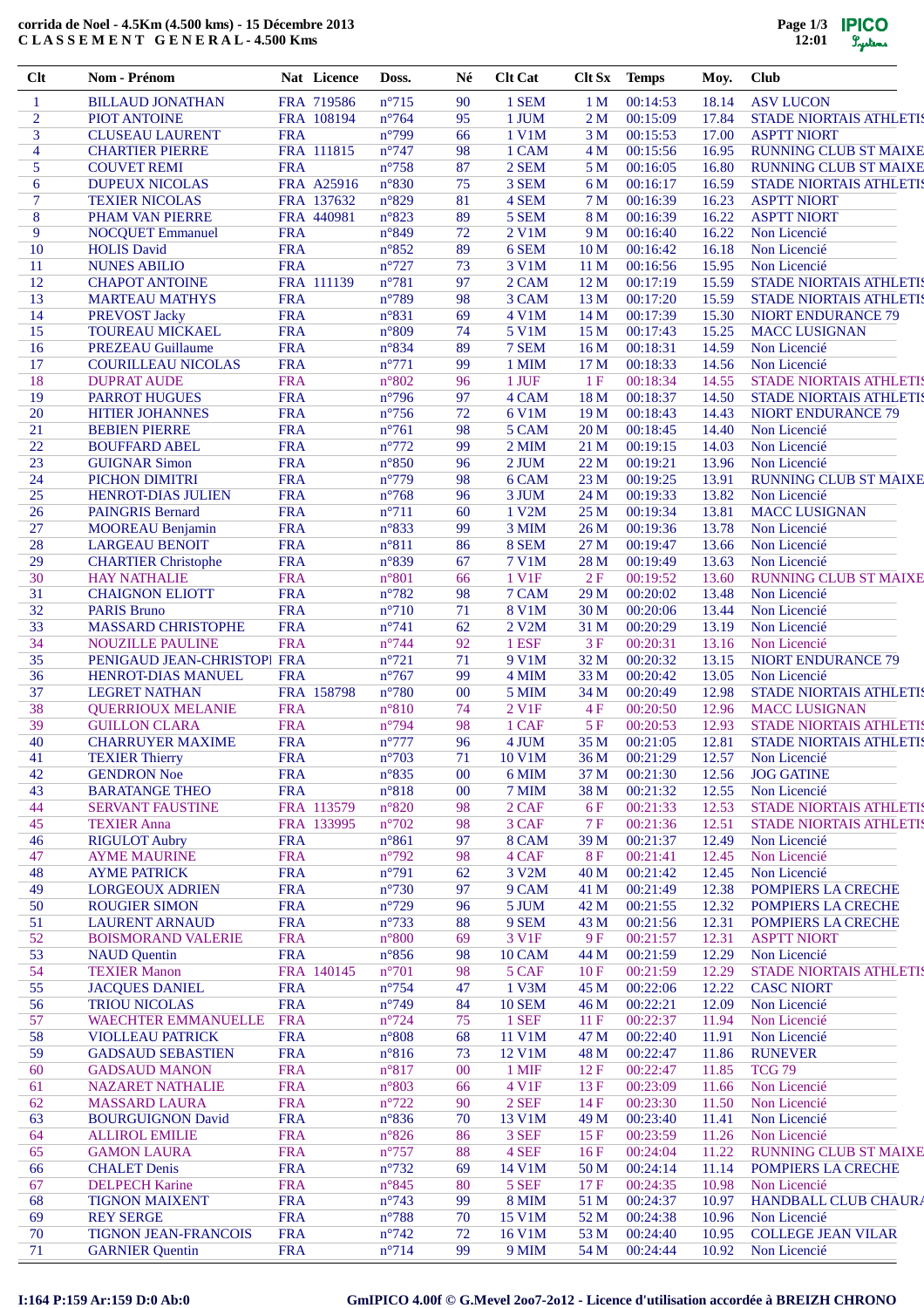## **corrida de Noel - 4.5Km (4.500 kms) - 15 Décembre 2013 C L A S S E M E N T G E N E R A L - 4.500 Kms**

| Clt        | Nom - Prénom                                       |                          | Nat Licence | Doss.                              | Né       | <b>Clt Cat</b>                     | Clt Sx           | <b>Temps</b>         | Moy.           | <b>Club</b>                        |
|------------|----------------------------------------------------|--------------------------|-------------|------------------------------------|----------|------------------------------------|------------------|----------------------|----------------|------------------------------------|
| 72         | <b>CHAUVIN SOPHIE</b>                              | <b>FRA</b>               |             | $n^{\circ}825$                     | 72       | 5 V1F                              | 18F              | 00:24:50             | 10.88          | <b>MAAF</b>                        |
| 73         | <b>MORNET CELINE</b>                               | <b>FRA</b>               |             | $n^{\circ}$ 726                    | 75       | 6 SEF                              | 19F              | 00:24:54             | 10.85          | Non Licencié                       |
| 74<br>75   | <b>JACOB CELIA</b><br><b>KNEVEZ KARINE</b>         | <b>FRA</b><br><b>FRA</b> |             | $n^{\circ}$ 740<br>n°814           | 98<br>73 | 6 CAF<br>6 V1F                     | 20F<br>21 F      | 00:24:58<br>00:24:59 | 10.82<br>10.81 | Non Licencié<br><b>JOG FORS</b>    |
| 76         | <b>LAIGNEAU</b> Justine                            | <b>FRA</b>               |             | $n^{\circ}855$                     | 99       | $2$ MIF                            | 22 F             | 00:25:04             | 10.78          | Non Licencié                       |
| 77         | <b>FOUET LOIC</b>                                  | <b>FRA</b>               |             | $n^{\circ}731$                     | 98       | 11 CAM                             | 55 M             | 00:25:08             | 10.75          | POMPIERS LA CRECHE                 |
| 78         | <b>SIMON MARINE</b>                                | <b>FRA</b>               |             | $n^{\circ}$ 734                    | 94       | $2$ ESF                            | 23 F             | 00:25:10             | 10.73          | POMPIERS LA CRECHE                 |
| 79         | <b>GUERIN FLORENT</b>                              | <b>FRA</b>               |             | $n^{\circ}828$                     | 88       | <b>11 SEM</b>                      | 56 M             | 00:25:12             | 10.72          | Non Licencié                       |
| 80<br>81   | <b>POUPARD Francoise</b><br>PHAM VAN JEAN-LUC      | <b>FRA</b>               | FRA 450587  | $n^{\circ}846$<br>$n^{\circ}824$   | 69<br>59 | 7 V1F<br>4 V2M                     | 24 F<br>57 M     | 00:25:25<br>00:25:36 | 10.63<br>10.55 | Non Licencié<br><b>ASPTT NIORT</b> |
| 82         | PETIT AMANDINE                                     | <b>FRA</b>               |             | $n^{\circ}720$                     | 93       | 3 ESF                              | 25F              | 00:25:45             | 10.49          | Non Licencié                       |
| 83         | <b>BOUFFARD EMMANUELLE</b>                         | <b>FRA</b>               |             | $n^{\circ}773$                     | 73       | <b>8 V1F</b>                       | 26F              | 00:25:48             | 10.47          | Non Licencié                       |
| 84         | <b>PICARD Elvira</b>                               | <b>FRA</b>               |             | $n^{\circ}706$                     | 74       | 9 V1F                              | 27 F             | 00:26:00             | 10.39          | Non Licencié                       |
| 85         | <b>RENAULT Carmen</b>                              | <b>FRA</b>               |             | $n^{\circ}859$                     | 99       | 3 MIF                              | 28 F             | 00:26:08             | 10.33          | Non Licencié                       |
| 86<br>87   | <b>BARATANGE SANDRINE</b><br><b>STAUB MARC</b>     | <b>FRA</b><br><b>FRA</b> |             | n°819<br>$n^{\circ}787$            | 75<br>58 | 7 SEF<br>5 V2M                     | 29 F<br>58 M     | 00:26:10<br>00:26:28 | 10.32<br>10.21 | Non Licencié<br>Non Licencié       |
| 88         | <b>JEAN Maika</b>                                  | <b>FRA</b>               |             | $n^{\circ}862$                     | 73       | 10 V1F                             | 30F              | 00:26:29             | 10.20          | Non Licencié                       |
| 89         | LE HIR ROBIN                                       | <b>FRA</b>               |             | $n^{\circ}$ 790                    | 88       | <b>12 SEM</b>                      | 59 M             | 00:26:42             | 10.12          | Non Licencié                       |
| 90         | <b>BITSCHE Celine</b>                              | <b>FRA</b>               |             | $n^{\circ}854$                     | 70       | 11 V1F                             | 31 F             | 00:26:43             | 10.11          | Non Licencié                       |
| 91         | <b>GANIVET FREDERIC</b>                            | <b>FRA</b>               |             | $n^{\circ}784$                     | 68       | 17 V1M                             | 60 M             | 00:26:54             | 10.04          | Non Licencié                       |
| 92         | <b>BAUDOUIN NATHALIE</b>                           | <b>FRA</b>               |             | $n^{\circ}753$                     | 67       | 12 V1F                             | 32 F             | 00:27:02             | 9.99           | Non Licencié                       |
| 93<br>94   | <b>BENNERIEM Nascera</b><br><b>ANGLADE MELANIE</b> | <b>FRA</b><br><b>FRA</b> |             | $n^{\circ}860$<br>$n^{\circ}812$   | 83<br>82 | 8 SEF<br>9 SEF                     | 33 F<br>34 F     | 00:27:07<br>00:27:10 | 9.96<br>9.94   | Non Licencié<br>Non Licencié       |
| 95         | <b>LABOMME PHILIPPE</b>                            | <b>FRA</b>               |             | $n^{\circ}717$                     | 54       | 2 V3M                              | 61 M             | 00:27:20             | 9.88           | Non Licencié                       |
| 96         | <b>BAUDOUIN STEPHANE</b>                           | <b>FRA</b>               |             | $n^{\circ}752$                     | 71       | <b>18 V1M</b>                      | 62 M             | 00:27:22             | 9.87           | Non Licencié                       |
| 97         | PIOT CHARLINE                                      | <b>FRA</b>               |             | $n^{\circ}$ 766                    | 98       | 7 CAF                              | 35F              | 00:27:29             | 9.83           | Non Licencié                       |
| 98         | <b>PIOT FRANCOIS</b>                               | <b>FRA</b>               |             | $n^{\circ}765$                     | 64       | 6 V2M                              | 63 M             | 00:27:29             | 9.83           | <b>STADE NIORTAIS ATHLETIS</b>     |
| 99         | <b>MASSE</b> Jean-Philippe                         | <b>FRA</b>               |             | $n^{\circ}858$                     | 67       | 19 V1M                             | 64 M             | 00:27:37             | 9.78           | Non Licencié                       |
| 100<br>101 | <b>MAURY CLAIRE</b><br><b>SAMSON Laurence</b>      | <b>FRA</b><br><b>FRA</b> |             | $n^{\circ}774$<br>$n^{\circ}709$   | 76<br>73 | <b>10 SEF</b><br>13 V1F            | 36F<br>37 F      | 00:27:37<br>00:28:11 | 9.78<br>9.58   | Non Licencié<br>Non Licencié       |
| 102        | <b>GILBERT CHRISTINE</b>                           | <b>FRA</b>               |             | $n^{\circ}776$                     | 61       | 1 V <sub>2F</sub>                  | 38F              | 00:28:12             | 9.58           | Non Licencié                       |
| 103        | <b>COURTIN BERNARD</b>                             | <b>FRA</b>               |             | $n^{\circ}775$                     | 57       | <b>7 V2M</b>                       | 65 M             | 00:28:12             | 9.58           | Non Licencié                       |
| 104        | <b>GOEMAERE</b> Laurent                            | <b>FRA</b>               |             | $n^{\circ}707$                     | 77       | <b>13 SEM</b>                      | 66 M             | 00:28:14             | 9.57           | Non Licencié                       |
| 105        | <b>BONHOMME Aurélie</b>                            | <b>FRA</b>               |             | $n^{\circ}708$                     | 80       | <b>11 SEF</b>                      | 39 F             | 00:28:14             | 9.56           | Non Licencié                       |
| 106        | NOUZILLE CLEMENCE                                  | <b>FRA</b>               |             | $n^{\circ}$ 745                    | 96       | $2$ JUF                            | 40 F             | 00:28:16             | 9.55           | Non Licencié                       |
| 107<br>108 | <b>VAY VALERIE</b><br>NIAMBARE ROSELYNE            | <b>FRA</b><br><b>FRA</b> |             | $n^{\circ}$ 725<br>$n^{\circ}$ 755 | 79<br>55 | <b>12 SEF</b><br>2 V <sub>2F</sub> | 41 F<br>42F      | 00:28:19<br>00:28:40 | 9.54<br>9.42   | Non Licencié<br>Non Licencié       |
| 109        | <b>BALOTHE JULIE</b>                               | <b>FRA</b>               |             | $n^{\circ}821$                     | 89       | <b>13 SEF</b>                      | 43 F             | 00:28:49             | 9.37           | Non Licencié                       |
| 110        | <b>ALFRED ELSA</b>                                 | <b>FRA</b>               |             | $n^{\circ}$ 735                    | 97       | 8 CAF                              | 44 F             | 00:28:50             | 9.37           | POMPIERS LA CRECHE                 |
| 111        | <b>MARTIN MIREILLE</b>                             | <b>FRA</b>               |             | $n^{\circ}704$                     | 51       | 1 V3F                              | 45 F             | 00:28:53             | 9.35           | Non Licencié                       |
| 112        | <b>LAIGNEAU Sylvie</b>                             | <b>FRA</b>               |             | $n^{\circ}857$                     | 67       | 14 V1F                             | $46\overline{F}$ | 00:28:54             | 9.34           | Non Licencié                       |
| 113        | <b>CLEMOT AURELIE</b>                              | <b>FRA</b>               |             | $n^{\circ}762$                     | 75       | <b>14 SEF</b>                      | 47 F             | 00:28:56             | 9.34           | <b>AMICALE RURALE CHERV</b>        |
| 114<br>115 | <b>SABLEAUX MAGALI</b><br><b>VILLAIN CLEMENCE</b>  | <b>FRA</b><br><b>FRA</b> |             | $n^{\circ}763$<br>n°827            | 82<br>88 | <b>15 SEF</b><br><b>16 SEF</b>     | 48 F<br>49 F     | 00:29:08<br>00:29:15 | 9.27<br>9.24   | Non Licencié<br>Non Licencié       |
| 116        | <b>BERTON CHRISTINE</b>                            | <b>FRA</b>               |             | $n^{\circ}806$                     | 68       | 15 V1F                             | 50 F             | 00:29:15             | 9.23           | Non Licencié                       |
| 117        | <b>BERTON GAETAN</b>                               | <b>FRA</b>               |             | $n^{\circ}805$                     | 58       | 8 V2M                              | 67 M             | 00:29:15             | 9.23           | Non Licencié                       |
| 118        | <b>FALCETO REJANE</b>                              | <b>FRA</b>               |             | $n^{\circ}718$                     | 57       | 3 V <sub>2F</sub>                  | 51 F             | 00:29:23             | 9.19           | Non Licencié                       |
| 119        | <b>CHARNOLE VALERIE</b>                            | <b>FRA</b>               |             | $n^{\circ}793$                     | 71       | 16 V1F                             | 52 F             | 00:29:40             | 9.10           | Non Licencié                       |
| 120        | <b>RAMBAUD MARIE-LUCE</b>                          | <b>FRA</b>               |             | $n^{\circ}738$                     | 61       | 4 V <sub>2F</sub>                  | 53 F             | 00:30:10             | 8.95           | Non Licencié                       |
| 121<br>122 | <b>NOURIGEON REGIS</b><br><b>AUBRY ELISABETH</b>   | <b>FRA</b><br><b>FRA</b> |             | $n^{\circ}$ 737<br>$n^{\circ}778$  | 57<br>59 | 9 V2M<br>5 V <sub>2F</sub>         | 68 M<br>54 F     | 00:30:11<br>00:30:14 | 8.95<br>8.94   | Non Licencié<br>Non Licencié       |
| 123        | NOUZILLE FLORENCE                                  | <b>FRA</b>               |             | $n^{\circ}$ 746                    | 65       | 17 V1F                             | 55F              | 00:30:20             | 8.90           | Non Licencié                       |
| 124        | <b>BEBIEN JULIE</b>                                | <b>FRA</b>               |             | $n^{\circ}759$                     | 89       | <b>17 SEF</b>                      | 56 F             | 00:30:22             | 8.90           | Non Licencié                       |
| 125        | JAMONNEAU JEAN-MICHEL FRA                          |                          |             | $n^{\circ}750$                     | 68       | 20 V1M                             | 69 M             | 00:30:22             | 8.89           | <b>RUNNING CLUB ST MAIXE</b>       |
| 126        | <b>JAMONNEAU STEPHANIE</b>                         | <b>FRA</b>               |             | $n^{\circ}$ 748                    | 76       | <b>18 SEF</b>                      | 57 F             | 00:30:22             | 8.89           | Non Licencié                       |
| 127        | <b>DAGUZE RIMBAUD</b>                              | <b>FRA</b>               |             | n°797                              | 84       | <b>19 SEF</b>                      | 58 F             | 00:30:22             | 8.89           | Non Licencié                       |
| 128<br>129 | <b>SUNDERMEIJER Lucie</b><br><b>LE GALL YOANN</b>  | <b>FRA</b><br><b>FRA</b> |             | $n^{\circ}705$<br>$n^{\circ}760$   | 87<br>88 | <b>20 SEF</b><br><b>14 SEM</b>     | 59 F<br>70 M     | 00:30:22<br>00:30:23 | 8.89<br>8.89   | Non Licencié<br>Non Licencié       |
| 130        | <b>GOUDEAU CELINE</b>                              | <b>FRA</b>               |             | $n^{\circ}716$                     | 81       | <b>21 SEF</b>                      | 60 F             | 00:30:30             | 8.86           | Non Licencié                       |
| 131        | ROBERT EMMANUEL                                    | <b>FRA</b>               |             | $n^{\circ}719$                     | 73       | 21 V1M                             | 71 M             | 00:30:30             | 8.85           | Non Licencié                       |
| 132        | <b>BRULE SABINE</b>                                | <b>FRA</b>               |             | $n^{\circ}785$                     | 68       | 18 V1F                             | 61 F             | 00:30:54             | 8.74           | Non Licencié                       |
| 133        | <b>COURILLEAU NATHALIE</b>                         | <b>FRA</b>               |             | $n^{\circ}770$                     | 70       | 19 V1F                             | 62 F             | 00:31:11             | 8.66           | Non Licencié                       |
| 134        | <b>CHALET CHRISTINE</b>                            | <b>FRA</b>               |             | $n^{\circ}804$                     | 71       | 20 V1F                             | 63 F             | 00:31:14             | 8.65           | Non Licencié                       |
| 135        | <b>VERGNAULT CLAIRE</b>                            | <b>FRA</b>               |             | $n^{\circ}769$                     | 69       | 21 V1F                             | 64 F             | 00:31:17             | 8.63           | Non Licencié                       |
| 136<br>137 | <b>STAUB VERONIQUE</b><br><b>GRIGNAND Severine</b> | <b>FRA</b><br><b>FRA</b> |             | $n^{\circ}786$<br>$n^{\circ}851$   | 61<br>72 | 6 V <sub>2F</sub><br>22 V1F        | 65 F<br>66 F     | 00:31:18<br>00:31:22 | 8.63<br>8.61   | Non Licencié<br>Non Licencié       |
| 138        | PAUGEARD Sonia                                     | <b>FRA</b>               |             | n°832                              | 79       | <b>22 SEF</b>                      | 67 F             | 00:31:27             | 8.59           | Non Licencié                       |
| 139        | <b>QUILLEVERE DAVID</b>                            | <b>FRA</b>               |             | $n^{\circ}815$                     | 75       | <b>15 SEM</b>                      | 72 M             | 00:31:28             | 8.58           | Non Licencié                       |
| 140        | <b>MOTILLON STEPHANIE</b>                          | <b>FRA</b>               |             | $n^{\circ}751$                     | 74       | 23 V1F                             | 68 F             | 00:31:33             | 8.56           | Non Licencié                       |
| 141        | <b>RABY</b> Isabelle                               | <b>FRA</b>               |             | $n^{\circ}863$                     | 60       | 10 V2M                             | 73 M             | 00:31:33             | 8.56           | Non Licencié                       |
| 142        | <b>MARTINEAU MARTINE</b>                           | <b>FRA</b>               |             | $n^{\circ}783$                     | 70       | 24 V1F                             | 69 F             | 00:32:16             | 8.37           | Non Licencié                       |